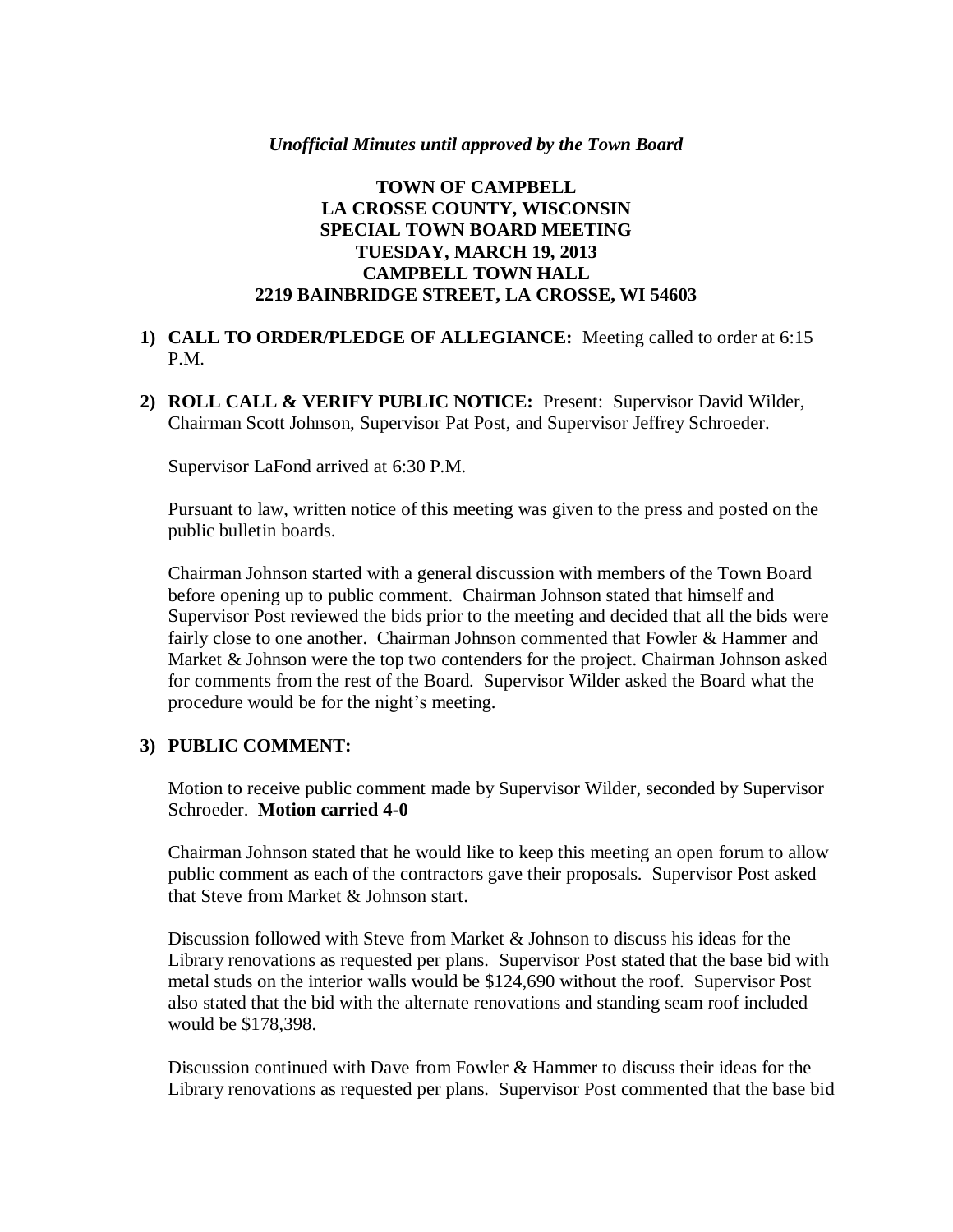was \$79,400. Dave stated that his proposal was very similar to what Market & Johnson had proposed. Supervisor Post stated that the base bid without the roof would be \$113,023. Supervisor Post stated that the project with roof would come to \$170,279.

Discussion continued with Titan Builders. Titan stated that their bid was also very similar to the proposed bids by Market & Johnson and Fowler & Hammer. Supervisor Post stated that the bid amount with standing seam roof would be \$166,850.

Motion made to close public comment made by Supervisor Schroeder, seconded by Supervisor LaFond. **Motion carried 5-0**

## **4) REASON FOR MEETING:**

**A.** Discussion with contractors and possible award of bid for the renovation of the new library.

Discussion followed between the Town Board Members regarding the open comment session. Chairman Johnson suggested that due to the fact that the numbers where all so close, that the two that have been in business the longest and most reportable and the biggest companies, that the Board should further investigate Fowler & Hammer and Market & Johnson. Chairman Johnson stated that was the opinion of himself and Supervisor Post during their meeting together and that the rest of the Board could make comments regarding the other two companies. Supervisor LaFond asked about the budget for the project. Chairman Johnson stated that we have budgeted \$124,000 for the project. Chairman Johnson suggested that the remainder would be taken from the reserve account.

Motion made to award Fowler & Hammer for the construction project of the new Library with the ability to discuss with them option on the roof to bring the price down made by Supervisor Post. No second made. **Motion failed**.

Motion to go with the low bid by Titan Builders for \$166,850 made by Supervisor Schroeder, seconded by Supervisor Wilder.

Discussion continued with Titan Builders. The Town Board asked what Titans process would be for this project. Supervisor Wilder asked if there was a performance bond required for the project. Chairman Johnson asked Titan Builders if they would be able to obtain a performance bond. Titan Builders said that they have never obtained a performance bond in the past but would be willing to get one if needed.

Supervisor Wilder withdrew his second based on the fact that Titan has never received a performance bond in the past. **Motion failed for lack of a second**.

Motion to go with Fowler & Hammer made by Supervisor Post, seconded by Supervisor LaFond. **Motion carried 5-0**